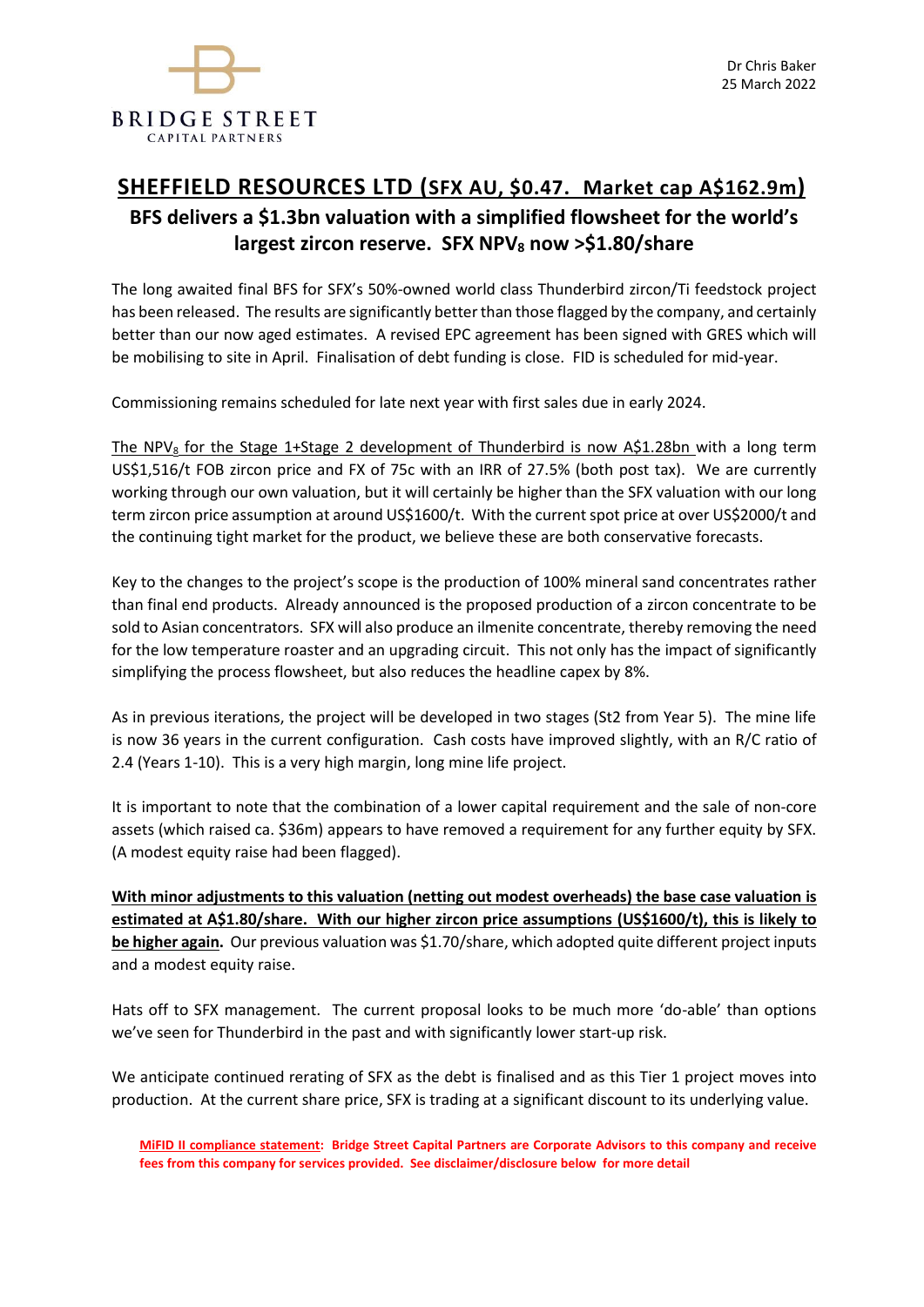



## **Thunderbird is the world's largest reserve of zircon**

Source: SFX presentation

As we discuss in the section on "Commodities" below, Thunderbird is now the most significant new source of zircon for the world's zircon industry for the next 3-4 decades at least.

## **The Thunderbird BFS – a simplified, lower capex project with robust returns**

The following detail is important in understanding what is a significant improvement in project value (with only a modest increase in underlying commodity prices) and a decrease in pre-production capex. There is no doubt that the involvement of 50% partner Yansteel has been critical to this outcome.

## **New process flowsheet**

See Appendix 1 for a graphical summary of the changes to the process flowsheet. In summary:

- A two stage development, initially mining at a 1250 tph rate and expanding to 1750tph from year 5 (largely unchanged).
- Processing rate of 1085tph (Stage 1), duplicated for Stage 2 (unchanged).
- Scrubbing, screening, desliming (unchanged)
- Primary wet concentration followed by concentrate upgrade plant (unchanged)
- Magnetic separation with non-magnetics(mainly zircon) to finisher spirals to produce a zirconrich concentrate (significantly simplified, removing the hot acid leach circuit and final dry plant which produced a final pure zircon stream).
- Magnetic fraction reports straight to a  $TiO<sub>2</sub>$  rich (ilmenite) concentrate for sale to Yansteel as feedstock for a pigment plant, currently under construction (significantly simplified with the removal of the low temperature roast and ilmenite upgrading circuits).

This has resulted in a +8% reduction in capital for the project and a significant simplification of the process flowsheet.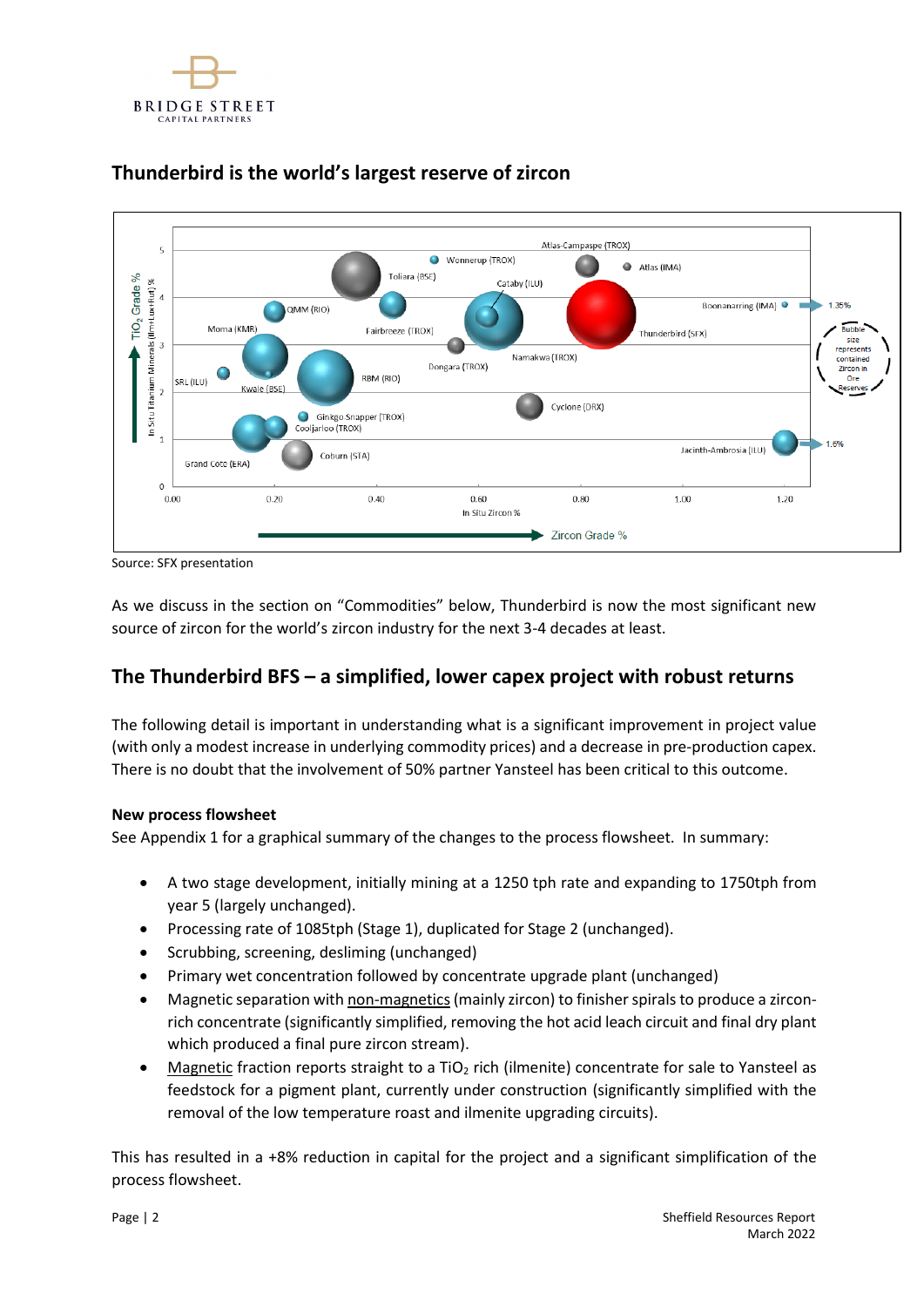

### **Concentrate products**

- **Zircon**: As already proposed by SFX, the bulk of the project's revenue, zircon, will be sold to Asian concentrators as a non-magnetic concentrate. Key elements are:
	- o Around 200,000 tonnes per year (Stage 1)
	- o Around 37% ZrO2, 26% TiO2, 1% monazite
	- $\circ$  Binding contracts with 3 customers, 5 years take or pay for 170,000 tonnes per year. Here the price is linked to the market price for contained valuable minerals.
	- o Pricing between US\$685 and 887/t.
	- $\circ$  Life of mine non-mag concentrate is estimated to make up around 59% of total revenue using TZMI's forecasts.
- **Ilmenite**: The current announcement highlights the removal of the low temperature roaster (LTR) from the circuit. This will result in a magnetic concentrate with the following key features:
	- o The production of around 750,000 tonnes per year (Stage 1) expanding to over 1000ktpa in Stage 2.
	- o Around 39% TiO2 and >50% total iron.
	- o Pricing between US\$119 and 134/t
	- $\circ$  Life of mine mag concentrate is estimated to make up around 37% of total revenue.
	- o A 100% binding offtake is in place with Yansteel for this material.
- **Other revenue**: Around 4% of revenue is estimated to come from a so-called paramagnetic concentrate (low Zr, low Ti, medium Fe).

Those with good memories will draw some parallels with a previous proposal, when SFX was in dialogue with zircon major Bengbu. As SFX highlight in this release, KMS will have a high degree of security of offtake with Yansteel as the company is already constructing a vertically integrated concentrator/smelter/pigment complex in China. The plant is designed to process ilmenite concentrates from a variety of sources, including from Thunderbird.

### **Capital, operating costs, mine life**

- Simplification of the flowsheet had enabled the pre-production capex for Stage 1 of Thunderbird to be reduced from that estimated in the 2019 BFSU. As summarised in Appendix 1 of this note, pre-production capex is now estimated at A\$361m (including \$36m spent to March '22 on the BFS and early works). This is some 8.5% lower than the BFSU and has had to absorb quite significant cost inflation which is currently ravaging the WA mining industry.
- The operating costs on an R/C metric have improved slightly, from 2.3 to 2.4. This cements Thunderbird in the most attractive quartile of the global mineral sands cost curve.
- The mine life is now 36 years, down a year from the BFSU and 7 years from the original BFS. As we know the exploration potential to the south of Thunderbird is excellent. Mine life is the least of our concerns.

### **Funding Thunderbird**

- This is clearly critical for KMS (and SFX), and it has been an issue which has dogged the project for several years.
- We believe debt funding is close to conclusion, with an amount of \$300-320m targeted. This is forecast to cover around 65% of the total funding requirement for the project of \$484m. This is expected to come from NAIF (>10 year tenor) and a source of commercial debt. We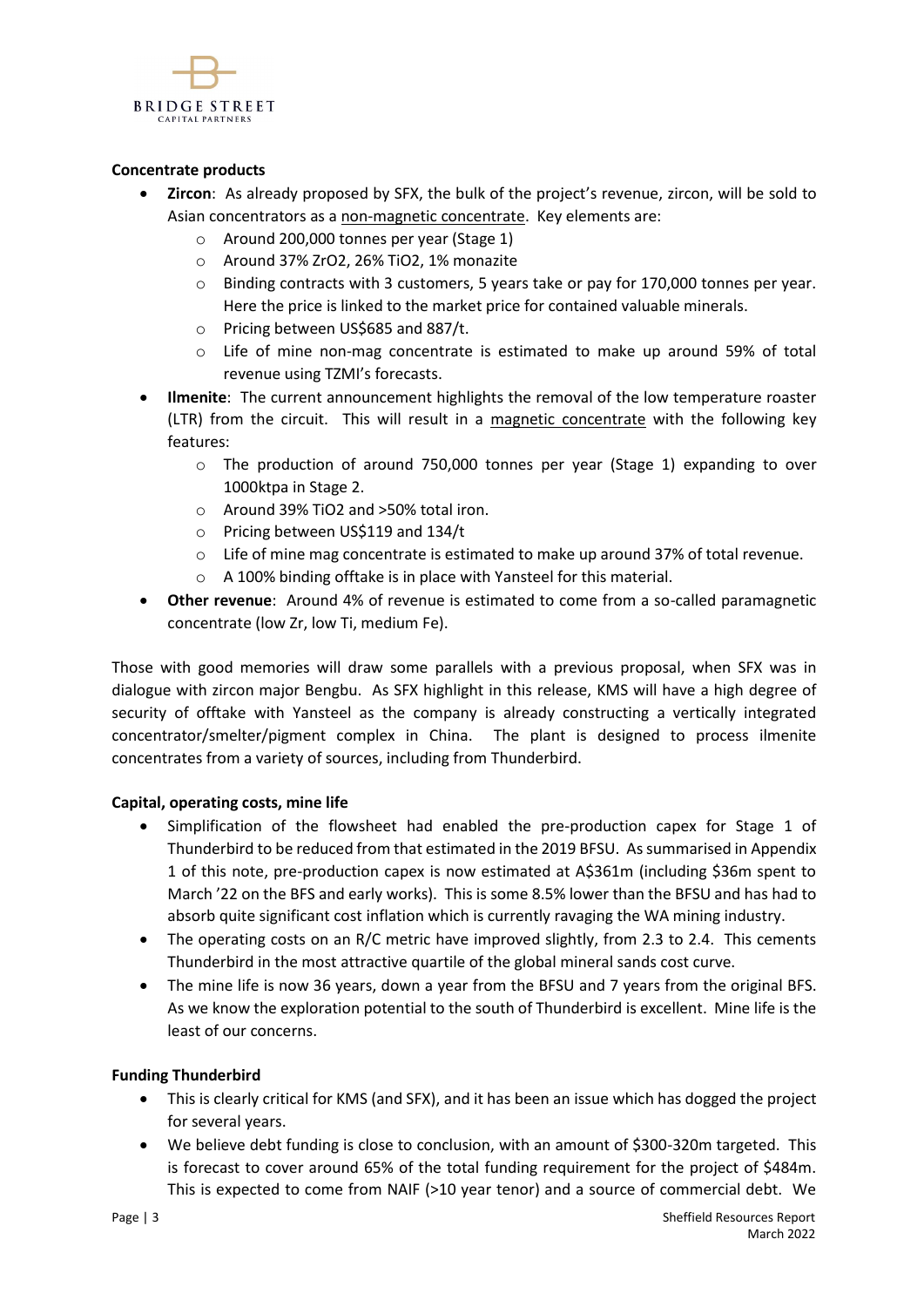

would expect SFX to follow the lead set by Strandline (STA ASX) and use Nordic Bonds. NAIF approval is due in 2Q22.

• The following table summarises the sources and uses of funds:

| Thunderbird project, sources and uses of<br>funds (KMS JV basis) |       |
|------------------------------------------------------------------|-------|
| Uses of funds                                                    | (m)   |
| Pre-production capex                                             | \$361 |
| Working capital                                                  | \$20  |
| <b>Financing costs</b>                                           | \$62  |
| Cost overrun                                                     | \$40  |
|                                                                  | \$484 |
| Sources of funds                                                 |       |
| Senior debt (approx. Range \$310-320m)                           | \$317 |
| JV cash on hand (approx)*                                        | \$105 |
| Additional equity (approx)**                                     | \$62  |
|                                                                  | \$484 |
| *JV cash at 12/21 was \$107m                                     |       |
| **Contribution from SFX                                          | \$36  |

Source: SFX presentation and 2022 interim report

• We estimate SFX's cash balance to be around \$40m so sufficient to fund a \$36m additional equity top-up for the JV. There seems to be no requirement for further equity from SFX, as had been flagged in previous releases.

### **Timetable**

• No changes to earlier timetables, with FID early in the June half and with mobilisation to start immediately after the Northern Australian wet (April) with first shipments early 2024. This is summarised with the following chart.



Source: SFX presentation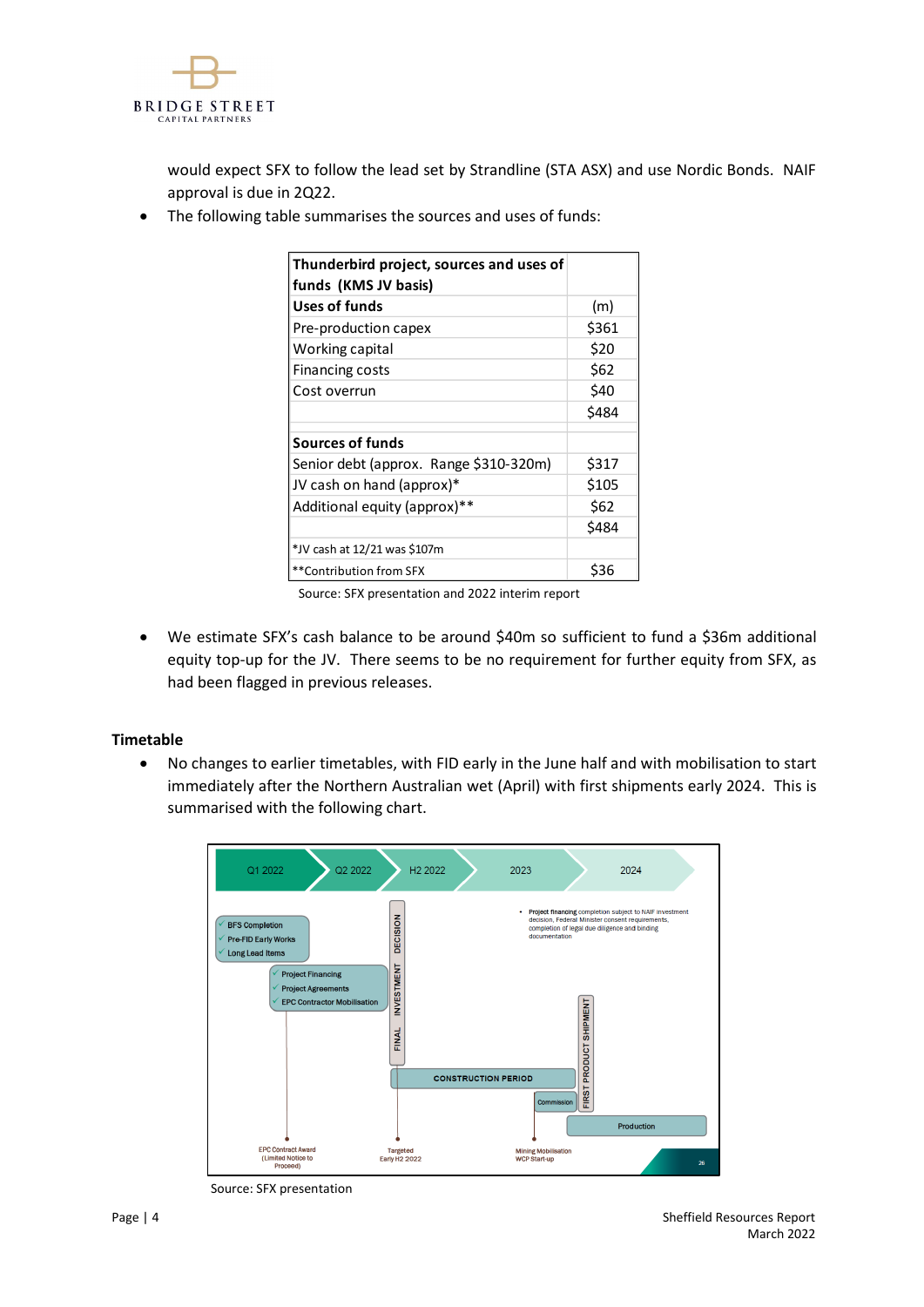

## **Valuation**

The following table presents our interim valuation for SFX of \$1.80/share, after tax and fully funded, and is based on the company valuation of A\$1.3Bn for 100% of the Thunderbird project.

We are currently working through the detail of the BFS release and will update our Thunderbird model accordingly. As we discuss above, we believe that using our long term zircon price of US\$1600/t (FOB) will lead to a modest increase in our valuation.

| <b>Sum-of-the-Parts</b>        | A\$m  | <b>Equity Risk</b> |           | A\$m | A\$/share |
|--------------------------------|-------|--------------------|-----------|------|-----------|
| Thunderbird                    | 1.279 |                    | 50% 100%  | 640  | 1.81      |
| Other Assets                   |       |                    | 100% 100% |      |           |
| Corporate Costs                | (18)  | 100% 100%          |           | (18) | (0.05)    |
| Net Cash (Debt)                |       |                    | 100% 100% |      | 0.02      |
| Cash from options & new equity |       |                    | 100% 100% |      |           |
| ∣Total                         | 1,268 |                    |           | 629  | 1.80      |
| <b>WACC</b>                    |       |                    |           |      | 8.0%      |
| <b>FPO Shares</b>              |       |                    |           |      | 347       |
| Options                        |       |                    |           |      | 2         |
| Performance Rights             |       |                    |           |      | 5         |
| <b>Fully Diluted SOI</b>       |       |                    |           |      | 354       |

Source: BSCP estimates

Note the following:

- Debt will be held within the JV company Kimberley Mineral Sands.
- Project G&A is factored into KMS. The corporate costs are those associated with running SFX, who's sole asset is 50% of KMS.

## **Commodity outlook – zircon supply under extreme pressure**

In our initiation report on SFX (November 2016) we summarised our outlook for the mineral sands industry as follows:

*The mineral sands industry is broadly in decline, and significant additional capital will need to be spent to ensure future demand is met, particularly of TiO2 feedstock. With the maturity and slow and steady demise of the Tier 1 mineral sand deposits (in particular Southern Africa and the Perth and Murray Basins) the world is becoming overdue for a new long term source of stable supply, preferably in a geopolitically stable environment. The best new projects will be those that can supply both ilmenite (with or without rutile) and zircon, at low costs of production.* 

Roll on 5+ years and the supply side has played out far worse than we predicted. The once proud Richards Bay Minerals is a shambles, and has only just come out of force majeur declared last year. In our view, there is little chance that its replacement, Zulti South, will come into production. Major Australian zircon producers are mature, with one major source of supply, Iluka's Jacinth Ambrosia project, in decline with production to soon be supplemented with lower grade satellite orebodies. The number of greenfield projects ready for production we can count on the fingers of one hand. The industry is fraught with permitting delays.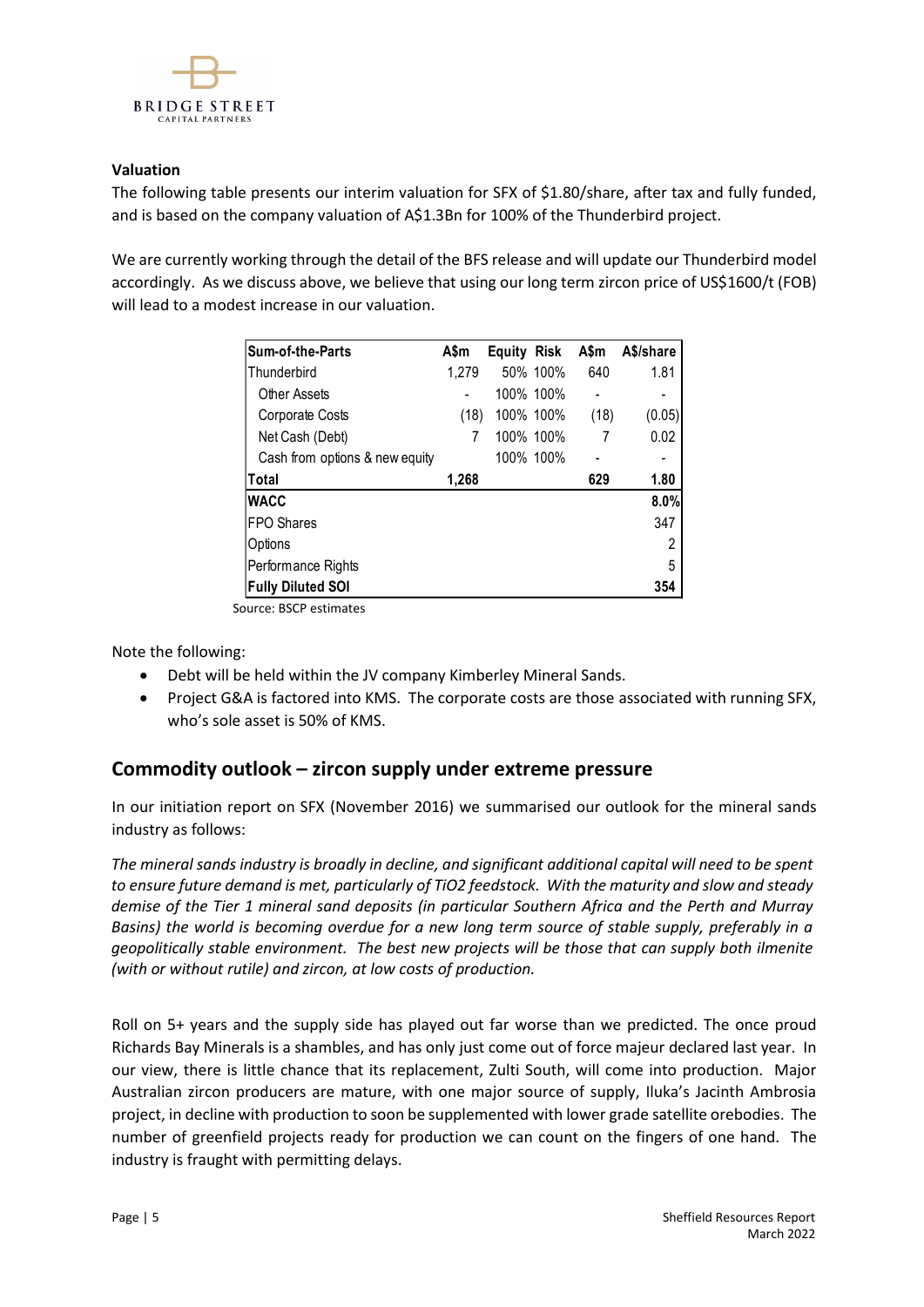

We are expecting global zircon supply to peak in over the next 12 months and decline at perhaps 3-4% per year on average out to 2030. An expanding supply deficit appears certain to develop over the next 2-4 years. Over the past few years the deficit has been filled with swing production, mainly sourced by Iluka and the reprocessing of previously processed tailings. Asian suppliers (especially from the alluvial deposits of Indonesia) have been important, albeit small, swing producers.

How will the producers satisfy what is likely to be a 2-3% annual growth in zircon demand? Zircon supply is becoming critical in our view, and this has already seen zircon prices rally strongly with contract prices now around US\$2000/t and spot prices out of Indonesia approaching US\$2500/t.

The following chart illustrates the medium and long term view of industry consultants, TZMI, which forecast strong pricing over the next few years before reverting to its long term price of US\$1516/t.



Source: SFX presentation

The duration of these strong prices is dependent on the time it takes to incentivise new production. We have no doubt that a number of the worlds greenfield projects are now economic, but it is far from clear when they will see the light of day. Thunderbird itself is a good example as to how major and very economic orebodies can be delayed by permitting and funding issues.

We see the following projects as those likely to fill the supply gap, but it is far from clear when many of these will come to fruition:

| Project          | Company              | <b>Size</b>       | <b>First production</b> | <b>Status</b>                          |
|------------------|----------------------|-------------------|-------------------------|----------------------------------------|
| Coburn           | Strandline           | Small             | 2023                    | Construction                           |
| l Thunderbird    | Thunderbird          | Large             | 2024                    | <b>BFS</b> complete                    |
| Eucla satellites | Iluka                | Small             | 2025                    | Permitted                              |
| Port Durnford    | Tronox               | Potentially large | ?2025?                  | DFS?                                   |
| Donald           | Astron               | Large             | ?2026?                  | Re-permitting required                 |
| Avonbank         | <b>WIM Resources</b> | Large             | ?2026?                  | Permitting                             |
| <b>Tolliara</b>  | Base                 | Moderate          | ?2026?                  | FID in 2023? Permitting risk           |
| Balranald        | <b>Iluka</b>         | Small             | ?2026?                  | <b>PFS</b>                             |
| Fingerboards     | Kalbar               | Large             | >2027                   | Major permitting delays                |
| Goschen          | VHM                  | Small             | >2030                   | Scoping                                |
| Zulti South      | RBM (Rio Tinto)      | Large             | ??                      | Unlikely to proceed in the medium term |

Source: company releases, BSCP

There does seem to be a major wave of zircon (and therefore ilmenite/rutile/HiTi) coming in 2026, underpinned by two large projects in the Murray Basin of Victoria, Donald and Avonbank. But given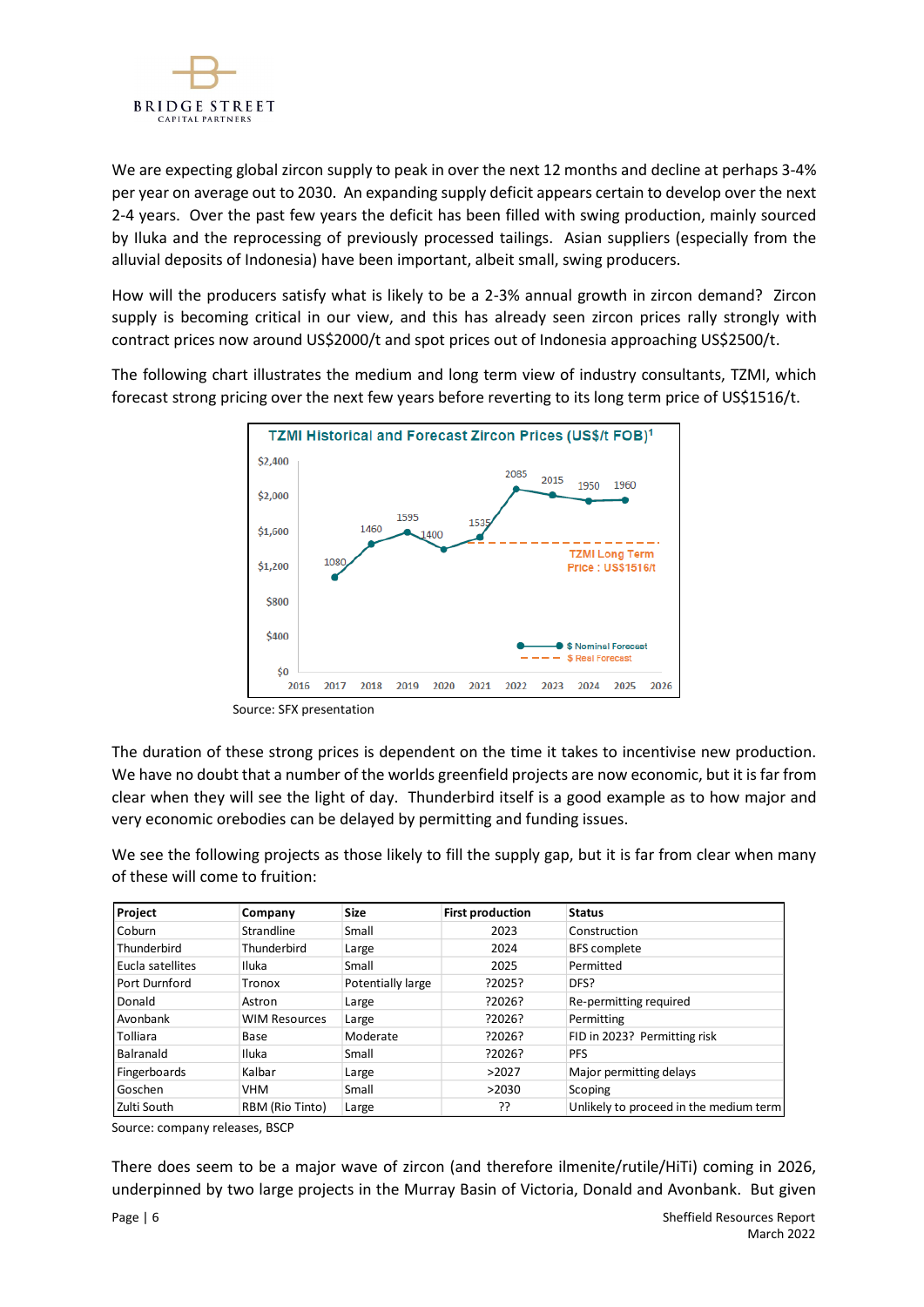

recent events in Victoria (the refusal of Kalbar's mining licence) there can be no certainty of timing for these high calibre projects.

We also have reservations regarding Zulti South, Goschen and Iluka's Balranald underground project.

To us it is quite clear that the world's zircon end-users are in urgent need of a project such as Thunderbird. If delays occur to other projects – which seem to us to be inevitable – it's possible zircon pricing will stay high to incentivise the funding and completion of Thunderbird Stage 2 earlier than is projected.

In its June 2021 SFX release provided detail regarding the pricing of zircon concentrates. Concentrates are now the largest source of zircon for Chinese markets, with the total volume of around 800,000 tonnes. This is clearly a well developed market for zircon. Each of the three main concentrate products; HMC, ZIC and Zircon (Non-Mag) concentrate has different mineral contents and expected recoveries and as a result they are valued differently by processors.

| Product                         | <b>Contained Minerals</b>                                         | Value    |
|---------------------------------|-------------------------------------------------------------------|----------|
| Heavy Mineral Concentrate (HMC) | Contains 90% Heavy Mineral including Trash Heavy                  | Low      |
|                                 | Mineral. Lower value magnetic TiO <sub>2</sub> (ilmenite) has not |          |
|                                 | have been removed                                                 |          |
| Zircon In Concentrate (ZIC)     | Contains harder to recover and lower quality final                | Moderate |
|                                 | products and some trash material                                  |          |
| Zircon (or Non-Mag) Concentrate | Contains zircon, rutile, HiTi and/or monazite and is              | High     |
|                                 | typically low in trash material and magnetic TiO <sub>2</sub>     |          |

Source: SFX ASX release, June 2021

Much of the 'zircon concentrate' currently sold to the Asian concentrators is of low to moderate grade, often with low levels of premium zircon. One example we are aware of is the zircon concentrate produced by Iluka from the Eneabba tailing ponds, from which much of the premium zircon has been extracted. Thunderbird will be producing a high-value zircon (or non-magnetic) concentrate.

We have yet to drill into price forecasts of Thunderbird's concentrate but will do that following discussions with the company. The following chart presented by SFX is quite instructive and is based on TZMI's independent forecasts.



Source: SFX presentation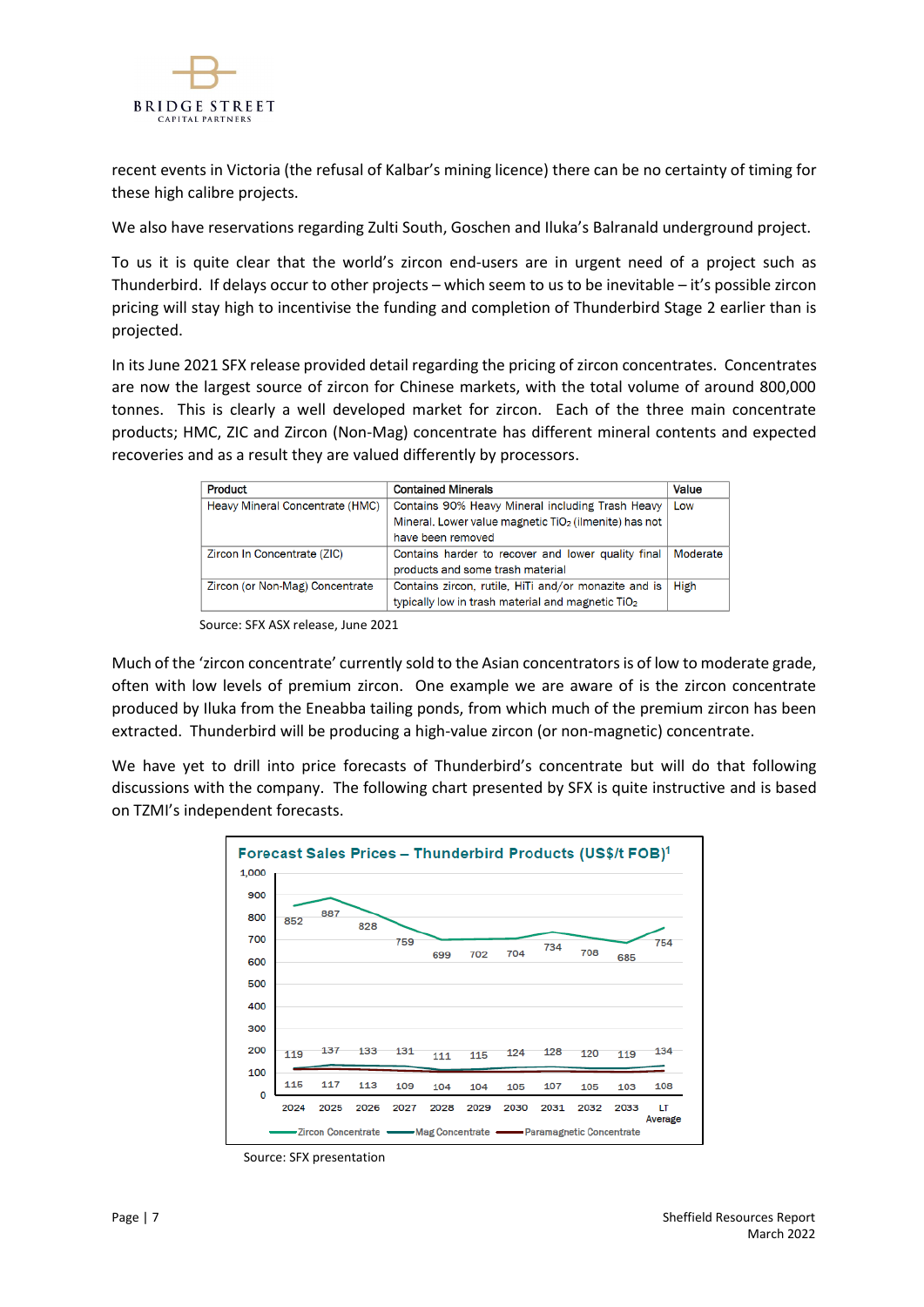

The early few years for Thunderbird will benefit from TZMI's forecasts of high zircon, translating into relatively high concentrate prices. Note that the ilmenite concentrate (which makes up around 37% of revenues) has been set at a fixed price for the next 5 years. 100% of the offtake has been secured with partner Yansteel, as feedstock for its pigment plant, currently under construction.

An intermediate product ('paramags') makes up under 5% of projected revenues, so is nothing more than a sweetener.

## **Investment overview**

We anticipate continued rerating of SFX as the debt is finalised and as the project moves this Tier 1 project into production. At the current share price, SFX is trading at a significant discount to its underlying value.

Progressive rerating of the SFX share price is likely to be driven by the following:

- Finalisation of the KMS debt facility (2Q22) and a final investment decision (FID).
- Commencement of construction (2Q22).
- Commencement of commissioning of Thunderbird (4Q23).
- First sales of product (1Q24).

The greatly simplified flowsheet has not only reduced capital requirements, it also reduces the build time and the risk associated with project start up. The removal of the likes of the hot acid wash and low temperature roasting circuits substantially reduces start-up risk.

On top of this we see real upside to the zircon price. We note that Asian (Indonesian) zircon is now changing hands at US\$2650-2800/t (CIF) basis. While these trades represent quite small tonnages, this price has become a useful lead indicator for larger contractual pricing. We don't think zircon prices (and therefore zircon concentrate pricing) are coming down any time soon.

This represents a very attractive environment to bring Thunderbird into production.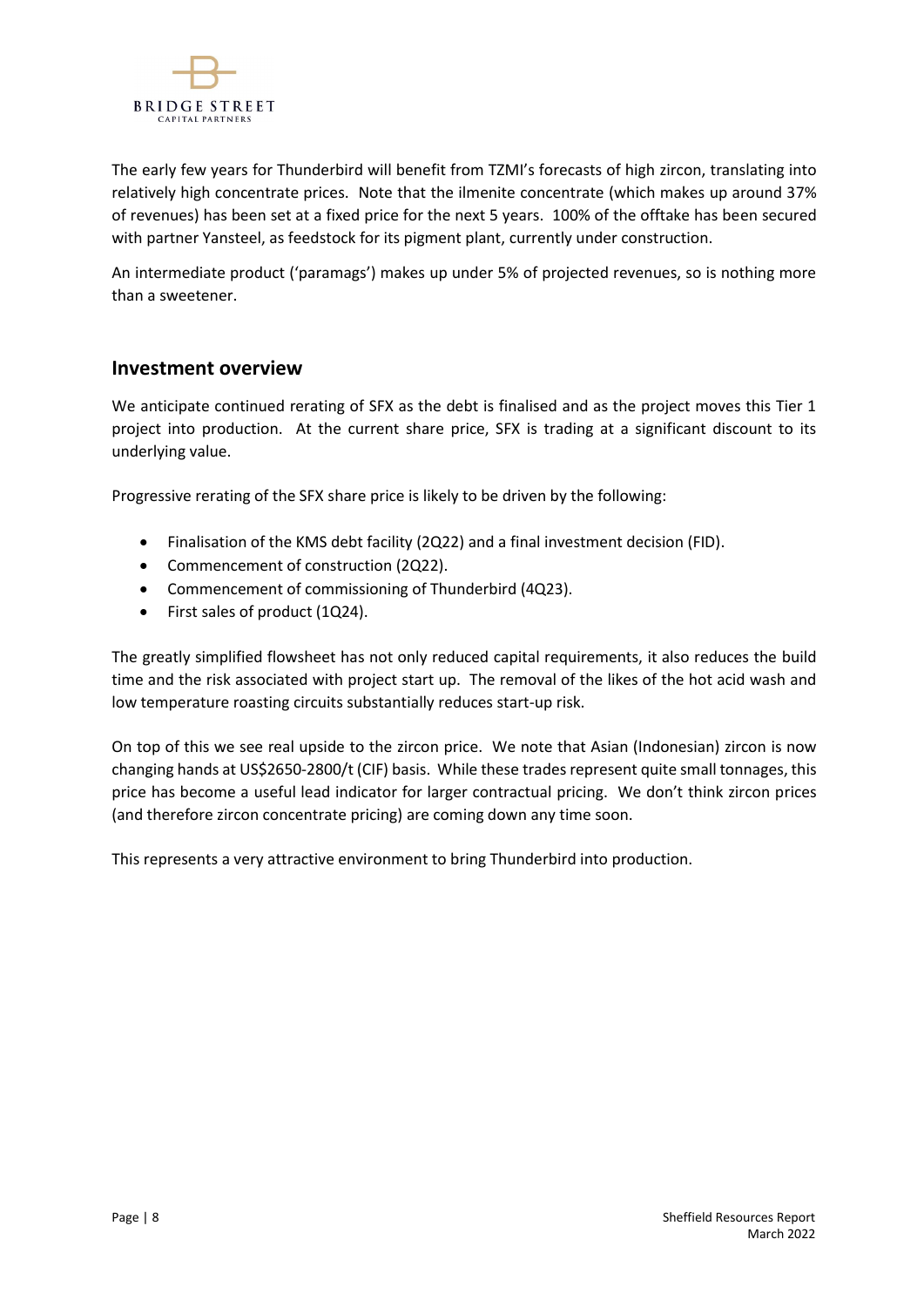

## **Appendix 1. Significant simplification of the Thunderbird process flow sheet**



As it was proposed in 2016:

Source: SFX Diggers and Dealers Presentation, 2016

As it is now:



Source: SFX presentation 23 March 2022

The most important elements of the process design eliminated in the final BFS are highlighted with the red ovals, above. See text for more detail.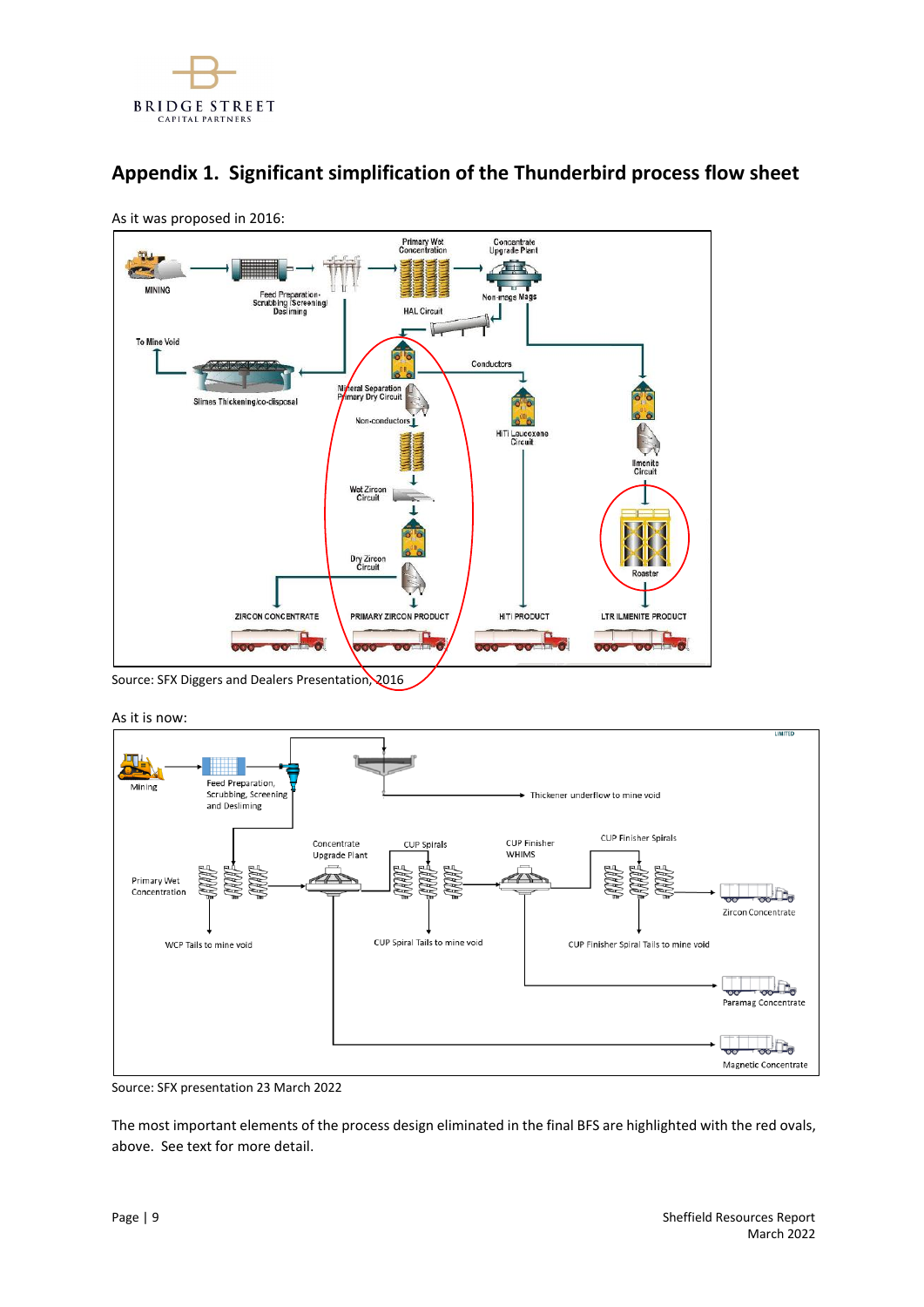

The following table summarises the key differences between the original 2017 BFS, the 2019 BFS Update (BFSU) and the final BFS.

| <b>Metric</b>                                    | <b>2022 BFS</b>      | 2019 BFSU <sup>1</sup> | 2017 BFS <sup>2</sup> |
|--------------------------------------------------|----------------------|------------------------|-----------------------|
| $NPV8$ post-tax                                  | A\$1.28B             | A\$0.98B               | A\$0.62B              |
| IRR post-tax                                     | 27.5%                | 24.0%                  | 20.6%                 |
| Project Capital (Stage 1)                        | A\$361m <sup>4</sup> | A\$392m                | A\$463m               |
| Total Funding Requirement (Stage 1)              | A\$484m              | A\$478m                | A\$579m               |
| Life of Mine (LOM) Revenue                       | A\$16.8B             | A\$15.1B               | A\$13.6B              |
| <b>LOM Operating Costs</b>                       | A\$7.7B              | A\$7.2B                | A\$7.6B               |
| <b>EBITDA</b>                                    | A\$8.1B              | A\$6.8B                | A\$5.1B               |
| Revenue to Cost Ratio (Year 1 - 10) <sup>3</sup> | 2.4                  | 2.3                    | 2.1                   |
| Capex Payback (Stage 1&2; years)                 | 5.00                 | 5.25                   | 6.00                  |
| Product sales (avg kt pa; all products)          | 1.424                | 1.163                  | 775                   |
| Process Rate (Stage 1; tonnes per hr)            | 1,085                | 1,085                  | 788                   |
| Mine Life                                        | 36 years             | 37 years               | 42 years              |
| Long Term Average FX Rate (A\$/US\$)             | 0.75                 | 0.75                   | 0.75                  |
| Long Term Zircon Price - FOB (TZMI)              | US\$1,516            | US\$1,469              | US\$1,387             |

Note:

 $1.$ 

- te:<br>ASX Announcement "BFS Update Materially Improves Project<br>Economics" 31 July 2019<br>ASX announcement : "Thunderbird BFS Delivers Outstanding Results"<br>24 March 2017<br>Excludes royalties and taxes<br>Includes approximately \$36m  $\overline{2}$
- 
- $\frac{3}{4}$
-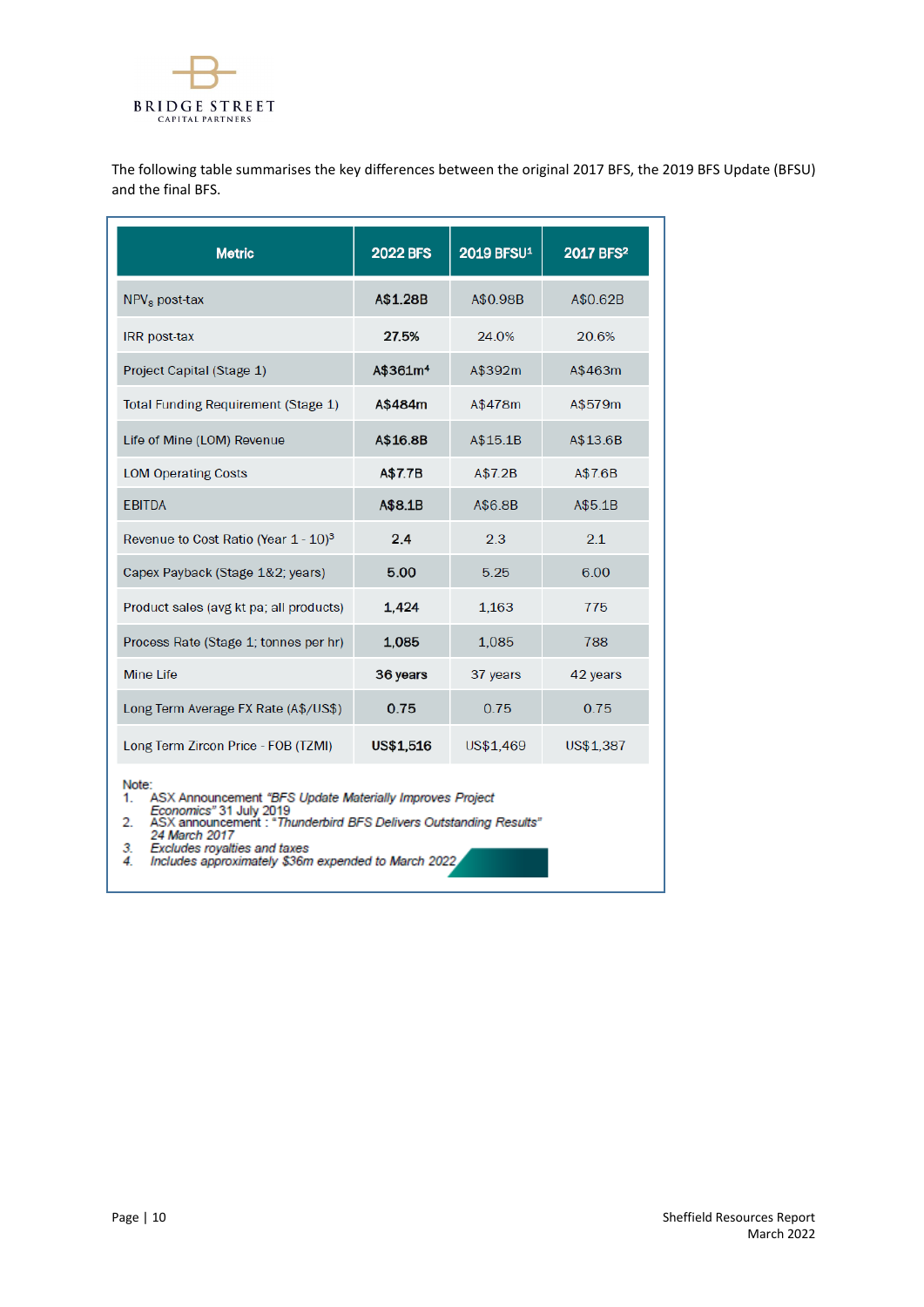

#### **Disclosures and disclaimers**

Bridge Street Capital Partners Pty Ltd is licensed to provide financial services in Australia; CAR AFSL 456663; Level 14, 234 George Street, Sydney NSW 2000

Bridge Street Capital Partners Pty Ltd is providing the financial service to you.

#### **General Advice Warning**

Please note that any advice given by Bridge Street Capital Partners Pty Ltd or its authorised representatives (BSCP) is GENERAL advice, as the information or advice given does not take into account your particular objectives, financial situation or needs. You should, before acting on the advice, consider the appropriateness of the advice, having regard to your objectives, financial situation and needs. If our advice relates to the acquisition, or possible acquisition, of a particular financial product you should read any relevant Prospectus, PDS or like instrument.

#### **Disclaimers**

BSCP provides this financial advice as an honest and reasonable opinion held at a point in time about an investment's risk profile and merit and the information is provided by BSCP in good faith. The views of the adviser(s) do not necessarily reflect the views of the AFS Licensee. BSCP has no obligation to update the opinion unless BSCP is currently contracted to provide such an updated opinion. BSCP does not warrant the accuracy of any information it sources from others. All statements as to future matters are not guaranteed to be accurate and any statements as to past performance do not represent future performance. Assessment of risk can be subjective. Portfolios of equity investments need to be well diversified and the risk appropriate for the investor. Equity investments, made by less experienced investors, in listed or unlisted companies yet to achieve a profit or with an equity value less than \$50 million should collectively be a small component of a balanced portfolio, with smaller individual investment sizes than otherwise. Investors are responsible for their own investment decisions, unless a contract stipulates otherwise. BSCP does not stand behind the capital value or performance of any investment. Subject to any terms implied by law and which cannot be excluded, BSCP shall not be liable for any errors, omissions, defects or misrepresentations in the information (including by reasons of negligence, negligent misstatement or otherwise) or for any loss or damage (whether direct or indirect) suffered by persons who use or rely on the information. If any law prohibits the exclusion of such liability, BSCP limits its liability to the resupply of the Information, provided that such limitation is permitted by law and is fair and reasonable.

#### **Disclosures**

Dr Chris Baker, an authorised representative of BSCP, certifies that the advice in this report reflects his honest view of the company. He has 29 years investment experience in wholesale capital markets. He worked as a mining analyst for brokers BZW and UBS for 11 years and has a further 16 years' experience as a mining analyst and portfolio manager with Colonial First State and Caledonia Investments. He now provides independent financial advice on a part time basis. He may own securities in companies he recommends but will declare this when providing advice. He currently owns shares in SFX. He is remunerated by BSCP but is not paid a specific fee for providing this report. BSCP, its directors and consultants may own shares and options in SFX and may, from time to time, buy and sell the securities of SFX.

BSCP has earned fees from capital raisings undertaken by SFX. BSCP are Corporate Advisors to the company and receive fees from this company for services provided.

By downloading this report you acknowledge receipt of our Financial Services Guide, available on our web page [www.bridgestreetcapital.com.au.](http://www.bridgestreetcapital.com.au/)